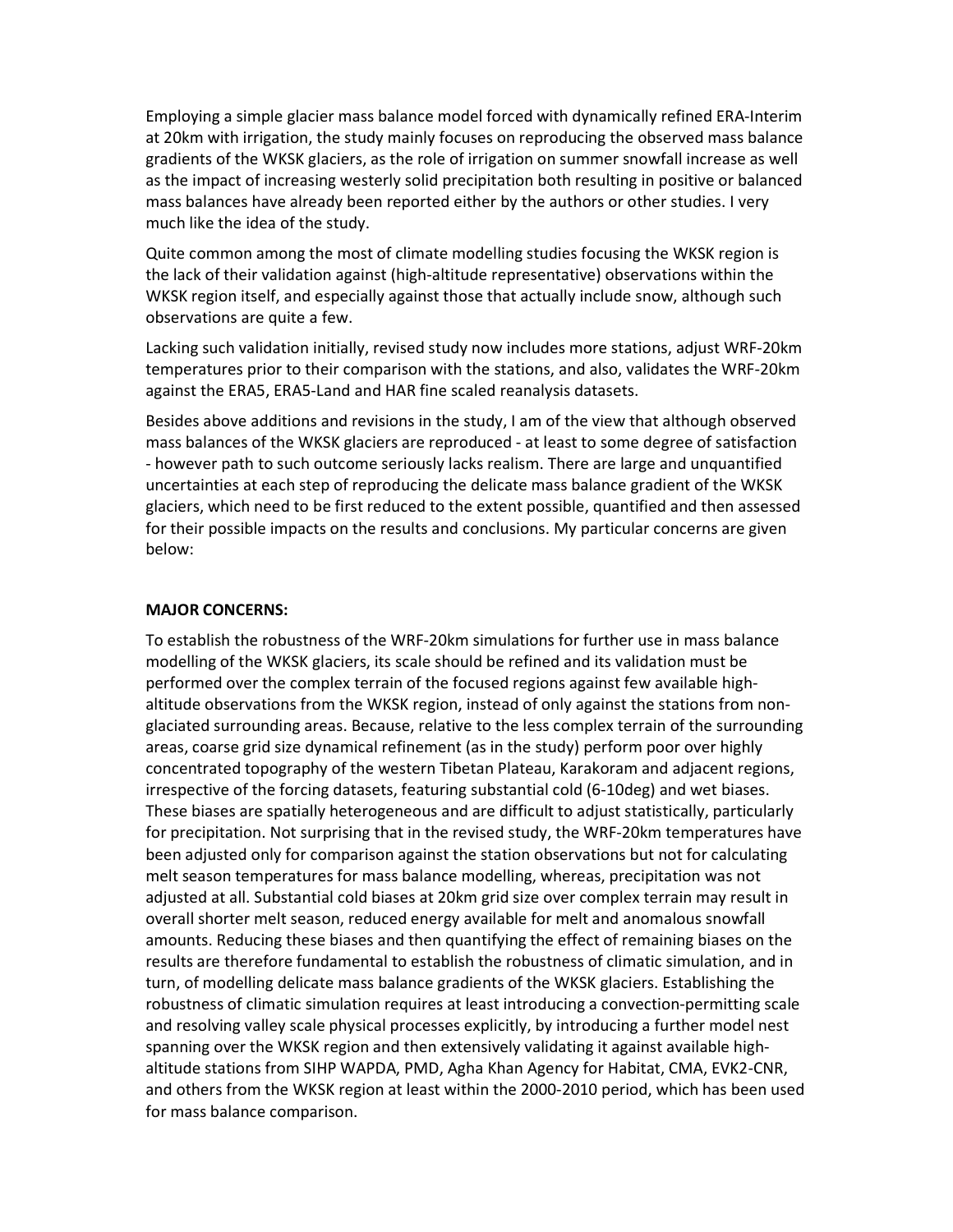Further, precipitation in the only used model realization is highly sensitive to the chosen cumulus parameterization, microphysics and related physics in the climate model. Any change in physics leads to significantly different magnitudes of precipitation and signs of change, beside other climatic conditions. Effort to quantify the sensitivity of results to chosen physics in the model is missing. Recommendation from the literature could have been useful too. Chosen model physics is actually based on de Kok et al., 2018, who state that their 7-year simulation was not aimed at accurately reproducing the reality but only to show the effect of irrigation, unlike this study.

The implementation of irrigation in 20 km WRF simulation lacks realism as it perturbs precipitation at each timestep based on monthly crop water demand rate calculated by PCR\_GLOBWB forced by different dataset (may be CRU TS2.1 and ERA-40), and most importantly, ignoring the on-ground facts, such as, deficit conditions and the irrigation efficiency. This can lead to anomalously higher moisture availability that yields increased snowfall in the neighboring regions and subsequently can positively affects the mass balance results. Hence, it is important to realistically implement the irrigation in the model to avoid introducing spurious atmospheric moisture amounts that are favorable to the conclusions of the study. Qualitative validation against non-validated proxy evapotranspiration observations does not add to the robustness of the WRF-20km irrigation and requires to be replaced with quantitative validation against reliable datasets including quantification of their uncertainty and subsequent impacts on the conclusions.

## Other comments:

- What is the statistical significance of presented trends in temperature and snow fall? Do presented slopes actually carry any physical meanings?
- Line 180-185: how it is established that GLEAM provides unrealistically low evapotranspiration in heavily irrigated arid regions in July. Validation of WRF-20km against the employed evapotranspiration proxy observations is completely subjective and unreliable. In fact, landing in the middle of multiple non-validated unreliable datasets does not establish robustness of the WRF-20km simulations.
- I think, unlike west Kunlun Shan, Karakoram region feature accumulation during winter and spring. Validation of winter and spring climatic conditions seems important here.
- Is the water demand calculated based on ERA-Interim? I guess that the water demand calculated by the PCR-GLOBWB was based on CRU/ERA-40 datasets, which are different than those used here. If yes, any explanation on the effects on results should be added.
- How precipitation at each time step was perturbed in the model is not clear. How it has been achieved?
- Implementing irrigation through continuous light rain in the study completely ignores the significant impact of irrigation timing on the climate and seasonality and the state of vegetation. I think direct perturbation of soil moisture is a better approach that imitates irrigation via a flooding of the surface and disregards other reservoirs such as the canopy layer. Hence, it is important to know what effect introducing of continuous precipitation had on realistically reproducing surface parameters? I hope gridded observations at least over the plain areas of south Asia are representative and can be used for validation.
- **•** Describe negative trend of regional glacier mass balance for the WKSK in Figure 7(d).